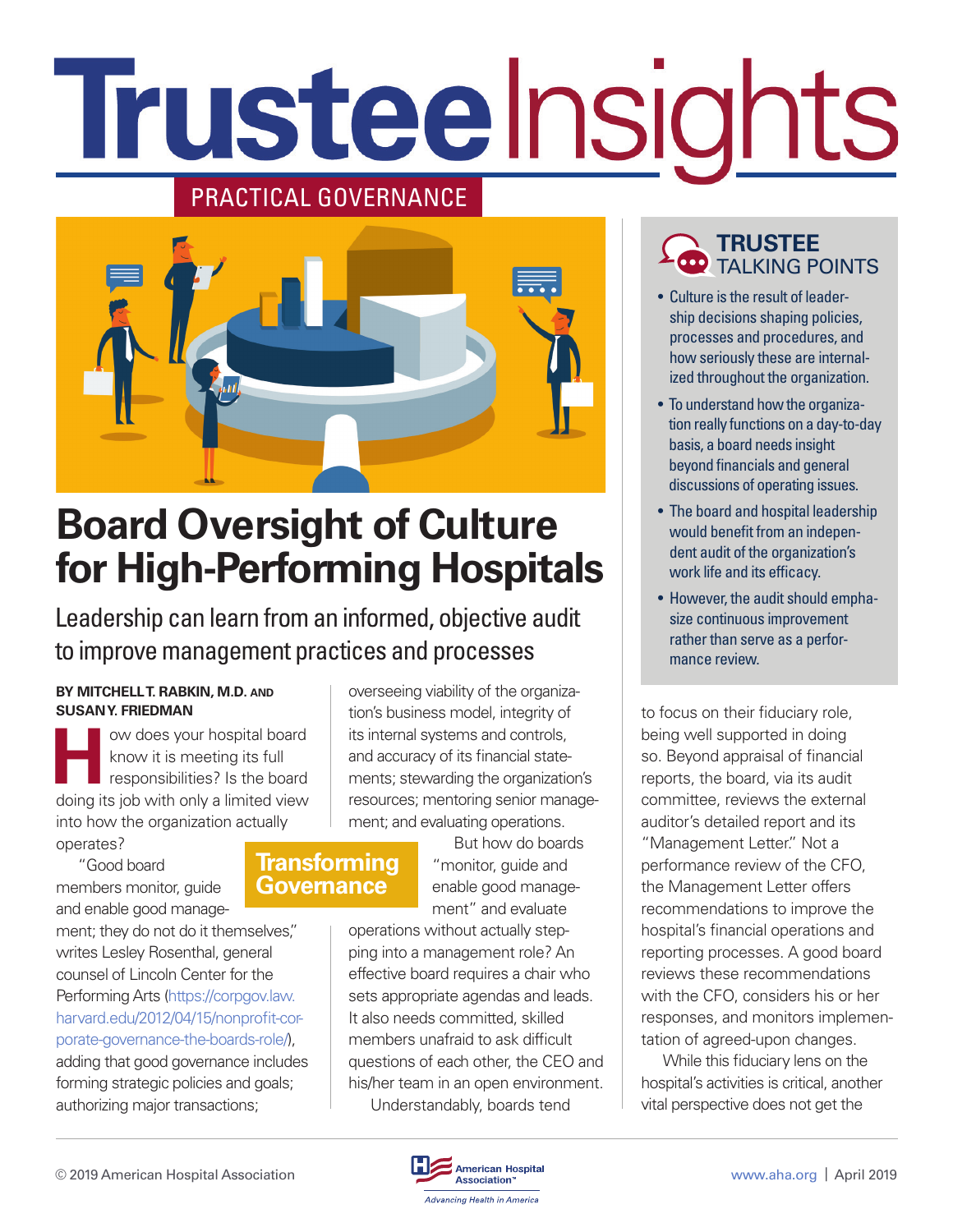# **Trustee** Insights.

board attention it deserves. To quote from a "Report of the NACD Blue Ribbon Commission on Culture as a Corporate Asset" of the National Association of Corporate Directors, "If values are about the 'what and why' of an organization, then culture is the 'how,' the way in which those values

are lived on a day-to-day basis." While some may feel culture to be a dubious aspect of an organization, it is the result of leadership decisions shaping policies, processes and procedures, and how seriously these are internalized throughout the organization.

One could list spectacular cases

of management misbehavior that slipped by board oversight. We focus on less flashy but more prevalent indicators of deeper issues that reflect organizational culture, such as:

• excessive turnover because of poor management (if not at the C-suite, then at lower levels);

## **Initiating a Leadership Audit**

**Positive and all resources for conducting a Leadership Audit**<br>include organizational development or HR consultant<br>with large examinations of professionals If a begated based include organizational development or HR consultants with expertise in institutional assessments and familiarity with large organizations of professionals. If a hospital has a productive relationship with a management consulting firm, the board could determine if it has the expertise to conduct the desired assessment. Another approach is an advisory panel of current or former leaders of peer organizations comparable to panels selected for departmental reviews at academic medical centers. That group might be led by an expert in human resources or organization development.

The RFP for a Leadership Audit should state both priority and general areas of concern, which will vary by organization. The following topics — grouped into broad categories — should be considered:

- **Leadership structures and positions:** Are roles, relationships and responsibilities clearly defined and appropriate? Do organization charts reflect how responsibility and accountability really flow? Are critical positions staffed with talented and motivated people? Is the organization well served by a diverse leadership team? Is there a succession pipeline for critical positions?
- **Alignment of desired behaviors and recognition:** How meaningful are performance reviews? How often are they carried out? Do senior managers get feedback on their performance — from peers and subordinates as well as from superiors? Does compensation promote the operating and strategic goals of the organization? Are individual employees recognized for outstanding performance? Is recognition private or organizationwide?
- **Critical decision-making processes:** For major resource-intensive decisions, are processes well supported with data? Do they reflect a variety of perspectives?
- **Self-correcting mechanisms:** Are grievances, complaints of sexual harassment, inequity of pay and so

forth, dealt with effectively? Are there functioning, fair and accessible appeal mechanisms? Do staff know about and use them? Are HR policies and practices appropriate to 21st century issues? Is turnover within acceptable ranges?

• **The CEO as leader:** How effectively does the CEO motivate, energize and communicate with the organization? To what extent is the organization's culture shaped by the CEO in service to its mission and values? Is the CEO visible at all organizational levels? Are vehicles for two-way communication used effectively? How does the CEO allocate his/her time? Is that in line with strategy?

The board could include itself in this audit. Board self-assessments typically address limited factors such as level of familiarity with the organization's mission and business model, frequency of meetings, and quality of materials. Consider these topics:

- **Control of the board agenda:** Who sets the agenda — CEO, board chair, other? Does the chair engage board members to encourage relevant and open discussion? Does the relationship between the CEO and board chair encourage working through different perspectives?
- **Term limits and succession:** Are there limits on terms for board membership and board leadership? Is there planned succession for board and committee leadership?
- **Trustee empowerment:** Do individual board members feel empowered to (and actually bring up) uncomfortable topics they feel important or call for clarification?
- **Board structure:** Is use of committees (including Executive Committee) conducive to both board engagement and efficient conduct of board business? Do agendas address critical issues and provide sufficient time for consideration?
- **Executive sessions:** Do board members regularly meet without staff, rather than signal a crisis when such a session is called?

*— Mitchell Rabkin and Susan Friedman*

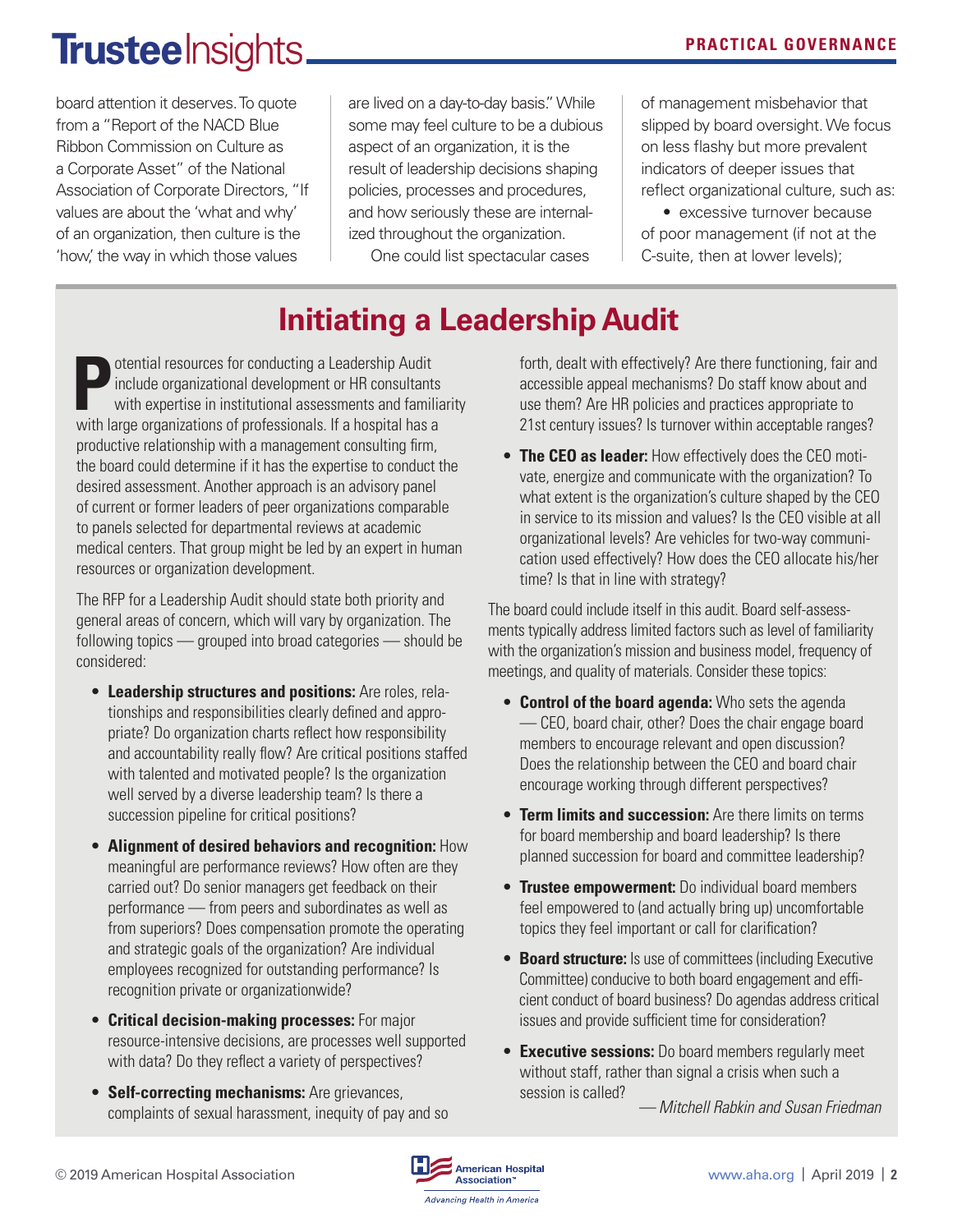# **Trustee** Insights.

• unenforced or inadequate personnel policies;

• unclear description of roles or relationships;

- gender discrimination;
- lack of openness;

• poor reception or handling of complaints by employees or patients; and so forth.

These situations lead to low morale, inefficiency, costly re-work, loss of talented staff, customer loss,

sagging reputation as a place to work, and patients' diminished expectations of technical quality of care and human concern. The result: underperforming human assets critical for the hospital's overall health. Even with the hospital performing well, as defined by financial metrics, ineffective management of human assets can threaten its future financial performance*.* Focusing on human capital must be an important element of an organization's **PRACTICAL GOVERNANCE**

strategy and its achievement.

To understand how the organization really functions on a day-to-day basis, boards need to gauge the hospital's work life and its efficacy. Board responsibilities include: (a) understanding the hospital's operating model (and whether it actually performs in that mode), how critical decisions are made, and the hospital's ability to recognize its own problems and "self-correct"; and (b)

## **Conducting a Leadership Audit**

## **POTENTIAL ACTIVITIES OF A LEADERSHIP AUDIT**

Analyses and assessments for the audit could include:

- Staff input via 360º performance appraisals for senior leaders and random other employees
- Review of changes in senior leadership teams (who left — voluntarily or not, and for what role — and those hired) and what this says about the CEO's working relationships)
- Review of decision-making processes for critical decisions (who is involved, level of analytic input, organizational breadth of sharing need for change, clarity of considerations leading to decisions made, and actions to be taken)
- Review of institutional metrics and alignment with strategy
- Review of major HR policies regarding performance reviews, job descriptions, and so forth
- If relevant, review of bond agency ratings reports, especially nonfinancial aspects of their assessments
- Discussion with CEO on organizational strategy, its goals, alignment with budget, annual targets and status
- Review of CEO's calendar for past three months, assessing use of time against goals
- CEO's self-evaluation and its relation to his/her job description
- CEO's career plans and any relevant personal issues
- Confidential conversations with general counsel and board leadership

Your resources conducting the audit may wish to offer their own ideas or alternative activities.

## **FINAL REPORT AND RECOMMENDATIONS**

Based on the results of the Leadership Audit, the Leadership Letter should include at least the following elements:

- Summary of reviewers' background, experience
- Topics the board wanted addressed
- Degree to which the organization was responsive and helpful
- Activities conducted, materials reviewed and people (or categories of staff) involved — and their role
- Executive summary
- Findings
- Recommendations for board and management

What is working well in the organization should be highlighted as clearly as what is open to improvement. Recommendations should emphasize continuous improvement rather than serve as a performance review.

## **PRESENTATION, DISCUSSION AND ACTION**

Upon completion of the Leadership Letter, consultants should meet first with the board chair, then with the board chair and CEO together. The CEO and management team should consider the consultants' findings and recommendations before the full board sees the Leadership Letter. The CEO, with senior management, should then present a response to the full board, with open and positive discussion — a learning experience shared by all. It is imperative that the board, CEO and top management together take the final report as valuable input to strengthen the organization. *— Mitchell Rabkin and Susan Friedman*

© 2019 American Hospital Association [www.aha.org](http://www.aha.org) | April 2019 | **3**